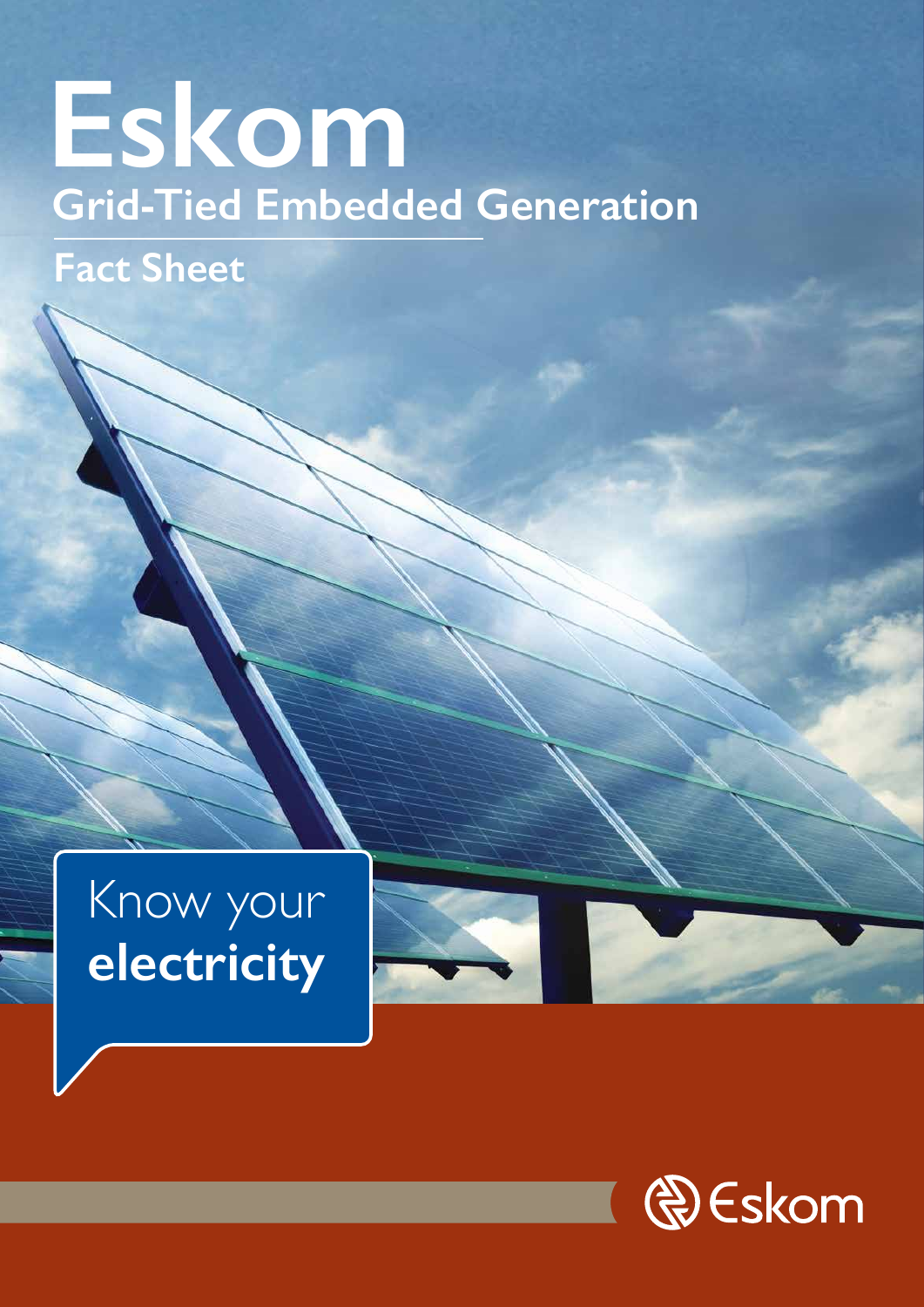

## Connect your generator to the electricity network - legally and safely<sup>1</sup>

- The operation of any Generator provided that:
	- o Irrespective of capacity (MW), the Generator does not have a Point of Connection;
	- o If the Generator has a capacity of no more than 100 kilowatts and has an existing Point of Connection, Eskom must keep a register of such facilities and have prescribed the conditions relating to the continued use of the Point of Connection.

#### *Explanation*

This means that if you have a generator as listed below, they are exempt from requiring licencing or registration with NERSA:

## Requirements to 1 egister, be exempted 2 from registration or licencing<sup>2</sup>

• if you are not connected to the grid,

and use your generator for standby purposes i.e. own use only or • your generator of no more than 100kW is connected to the grid and the electricity is for your own use only (not supplying other customers). However, because your generator is connected to the grid, you will have to apply for a grid connection, pay the quoted fees and sign the required Eskom agreements. Eskom will also keep a register of all of these systems.

<sup>1</sup> This information applies to Eskom supplied customers. Metro/Municipal customers must consult their supplier.

You will be required to comply with the requirements set out in Schedule 2 Gazette No 43151 of the Electricity Regulation Act (ERA) regarding licensing, registration or to be exempt from registration, for your generation facility. A generation facility means the generation (or distribution facility as applicable) located on your property and comprising all plant, machinery and equipment, all associated buildings and structures (Generator). The following are guidelines but you are advised to confirm with the National Energy Regulator of South Africa (NERSA).

2.1 Generator Exempted From Registration Under Schedule 2 of the ERA the following activities are exempted from the requirement to be licenced or registered with NERSA:

• The operation of a Generator for the sole purpose of providing standby or back up electricity in the event of an outage, for a duration no longer than the electricity supply interruption.

## Introduction

New energy technology solutions in South Africa

provide customers the opportunity to redefine their role in the electricity value chain. These solutions include the installation of small generators to generate their own electricity.

Investing in a generator involves a significant financial commitment and therefore requires careful consideration of the following key aspects:

- Compliance to legal and regulatory requirements,
- Compliance to Eskom and the South African Bureau of Standards

(SABS) technical and contractual requirements,

• Ensuring the safety of people, assets/ buildings, animals and equipment.

#### <sup>2</sup> Disclaimer

Due to changing legislation Eskom accepts no liability whatsoever for any loss or damages and howsoever incurred, or suffered, resulting, or arising, from the use of this information. Information provided is correct at the time of publishing.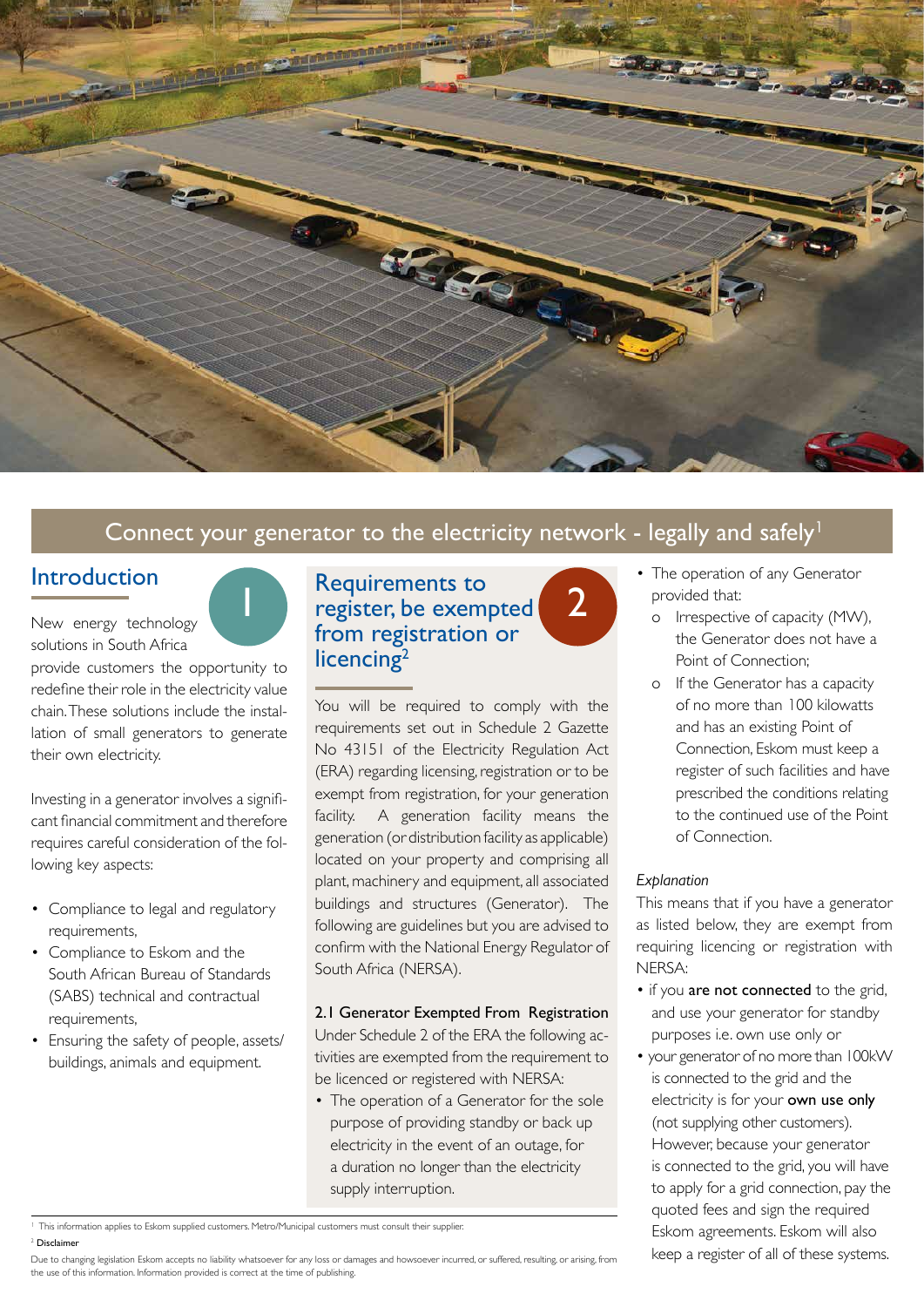## 2.3.Generator Requiring Licencing

Any Generator:

- Above 1MW,
- supplying more than one non related party, irrespective of size will require licensing.

#### *Exceptions*:

- A generator above 1MW used for demonstration purposes for no longer than 36 months,
- a generator producing electricity from waste heat.

## Generator network configurations

Carefully consider what Generator configuration to install, as this influences the legal, regulatory, technology standards, tariffs and metering equipment requirements. The following Eskom configurations are available:

#### 3.1.An off-grid system

An off-grid system is one where there is no electrical tie that links the Generator with the Eskom grid. The Generator is therefore not grid-tied (not electrically connected to the Eskom grid) and does not need an Eskom supply to work. This type of installation does not require authorisation from Eskom and this installation does not need to be registered with NERSA.

#### 3.2.A Standby Generator

A Standby Generator configuration may or may not be grid-tied.

For a grid-tied standby Generator, an application will be required to be made to Eskom to authorise the Generator.

A Generator that is not grid-tied (not electri-

## 2.2.Generators Requiring Registration

Schedule 2 of the ERA states the following Generators must be registered with NERSA:

- The operation of a Generator with a capacity of no more than 1MW and a Point of Connection on the distribution power system, in circumstances in which:
	- o the Generator supplies electricity to a customer or related<sup>3</sup> customers with or without wheeling of that electricity; and
	- o the Generator complies with the Grid Code(s) and has entered into a connection agreement with the holder of the distribution licence in respect of the power system over which the electricity is to be wheeled.
- The operation of a Generator for demonstration purposes only (not longer than 36 months),
- The operation of a Generator where the electricity is produced from waste or the residual product of an underlying industrial process,
- The continued operation of an existing Generator which, immediately prior to the date of commencement of this Schedule, was exempt from the requirement to apply for and hold a licence under the Act.

#### *Explanation*

This means that any Generator of 1MW or less, that is grid-tied (whether exporting energy into the grid or not) and supplying a customer or related customer(s) (even 100 kW and below), will have to be registered with NERSA.

#### NERSA will require information from

Eskom to ensure that a grid connection is possible and there will need to be an application by the customer to be gridtied, the quoted fees to be paid and the required agreements to be signed.

3

cally connected to the Eskom grid) and does not need an Eskom supply to work, does not require authorisation from Eskom.

In both cases, the Standby Generator does not need to be registered with NERSA subject to it only being used for periods of electricity supply interruptions.

#### 3.3.Installations designed to consume all the power generated (non-export)

This Generator configuration is one that is electrically connected to the Eskom grid (is grid-tied) and provides electricity to the customer's property when required and is designed such that no energy is exported into the Eskom grid.

As the generator configuration is gridtied, even if there is no export of energy into the Eskom grid, it requires Eskom authorisation. Depending on the criteria set out in Schedule 2, the generator will either be exempted from registration, require registration or licencing.

Eskom authorisation includes an application, payment of fees and signing new contracts covering the tariff, legal, regulatory and technical requirements.

The Eskom connection and use-ofsystem agreement will specify a maximum export capacity (MEC) of zero kW. No tariff charges will be applicable, but there may be costs related to the connection to the grid. Any export will constitute a breach of the agreement concluded with Eskom and the supply may be disconnected.

3 "Related customers" means customers which are related and inter -related to each other within the meaning contemplated in section 2 of the Companies Act, 2008 (Act No.71 of 2008);

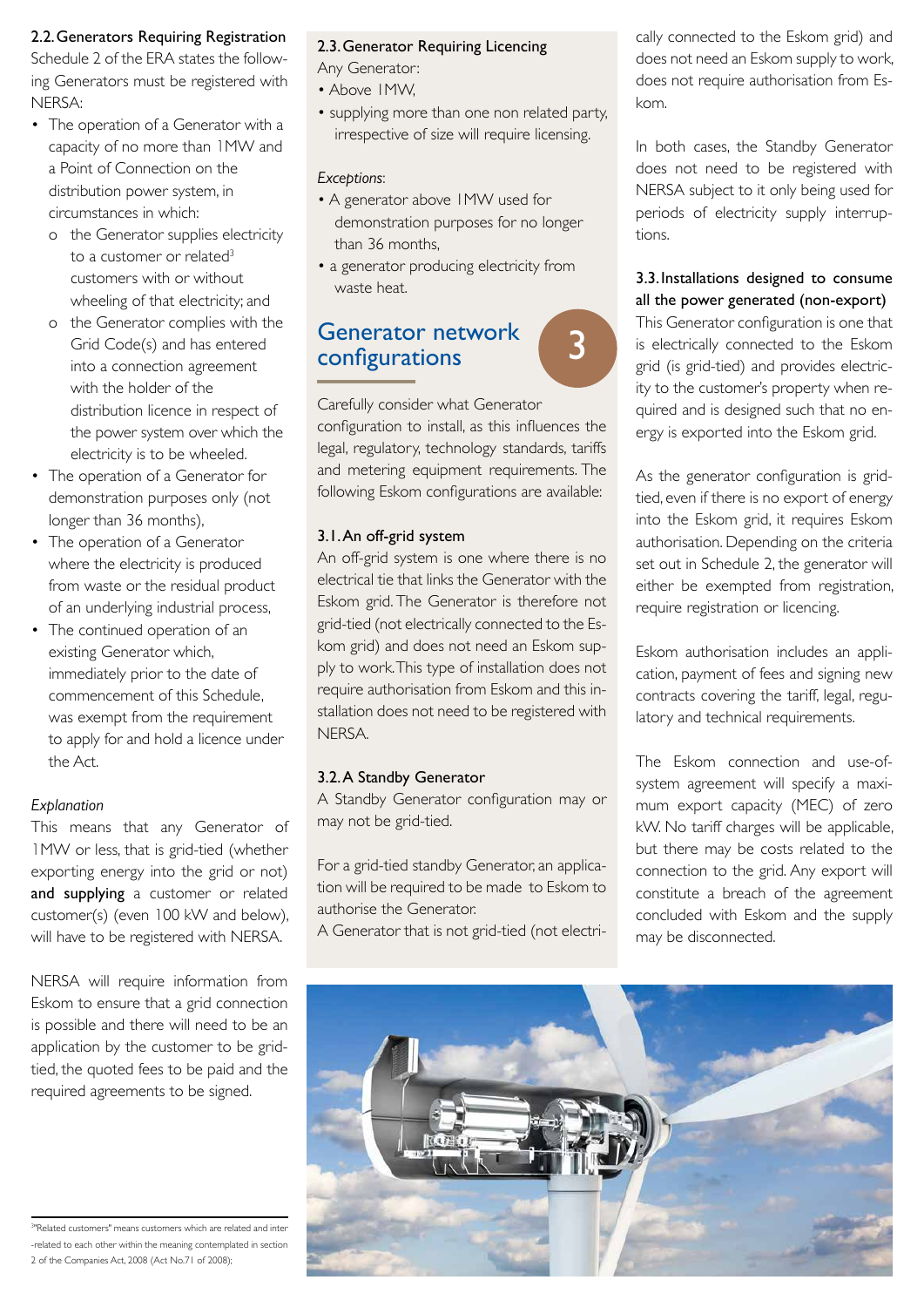#### 3.4. Installations designed to export power into the grid

In this configuration not all the electricity is used at the installation and some or all of it is exported into the grid for the purposes of getting an energy offset credit on the account or for wheeling the energy to another customer so they can get an energy offset credit on their account.

This type of Generator connection requires Eskom authorisation and depending on the criteria set out in Schedule 2, will either be exempted from registration, require registration or licencing.

## **Requirements** to legally and safely connect a generator to the grid

Eskom authorisation includes application, payment of fees and signing new contracts covering the tariff, legal, regulatory and technical requirements. The Eskom connection and use-ofsystem agreement will specify a maximum energy export capacity in the Eskom grid as determined by the customer. Tariff charges may be applicable for the exported energy, and there may be costs related to connection to the grid.

In order to get permission to be connected (be authorised by Eskom), you will be required to apply for a grid connection, pay the required fees and

## Tariff Options Tariff Options

sign a connection and use-of-system agreement. The grid connection must be technically possible and must be in compliance to Schedule 2 of the ERA, various Grid Code(s), Eskom technical standards and the SABS national standards (SANS), also govern the safe grid connection. Generator connections must comply with the most recent editions of the documents listed on Eskom's website.

As part of the Eskom technical requirements, a professionally registered competent person will complete the "embedded generation installation (EGI) compliance test report" which forms part of the Customer's connection and use of system agreement. A copy of this report can be found on the Eskom website. The connection and use-of-system agreement will be updated with the publication and commercial implementation of SANS 10142-1-2:201X by the SABS, covering the wiring of premises with the specific requirements for embedded generation installations connected to the low voltage distribution network in South Africa.

Eskom has a legal responsibility to ensure the safety of the network, field staff and the public at large, and it is for this reason that the technical requirements must be complied with.

Eskom has a selection of tariffs that are applicable depending on

the installation. Eskom's tariff information and tariff tools are to be found on the website www.eskom.co.za/tariffs.

#### 5.1. Grid tied generation, with no exported power into the grid.

- Customers must be on a time of use (TOU) tariff or convert to the relevant TOU tariff when installing embedded generation.
- Eskom tariffs applicable are Megaflex and Miniflex (Urban or >22 kV connection), Ruraflex (Rural) or Homeflex<sup>4</sup> . These tariffs charge for consumption using different charges for different TOU periods.

Where a change of tariff is required a new supply agreement will be needed in addition to a connection and use-ofsystem for the generator connection.

## 5.2. Grid tied generation with exported energy.

- Customers must be on a time of use (TOU) tariff or convert to the relevant TOU tariff when installing embedded generation.
- Eskom tariffs for consumption are Megaflex and Miniflex (Urban or >22 kV connection), Ruraflex (Rural) or Homeflex<sup>4</sup> (These tariffs charge for consumption using different charges for different TOU periods.
- Tariffs for generator export are Gen DUoS, Megaflex Gen or Ruraflex Gen.



4 Future residential TOU tariff to be approved by Nersa, to be mandatory for grid-tied embedded generation.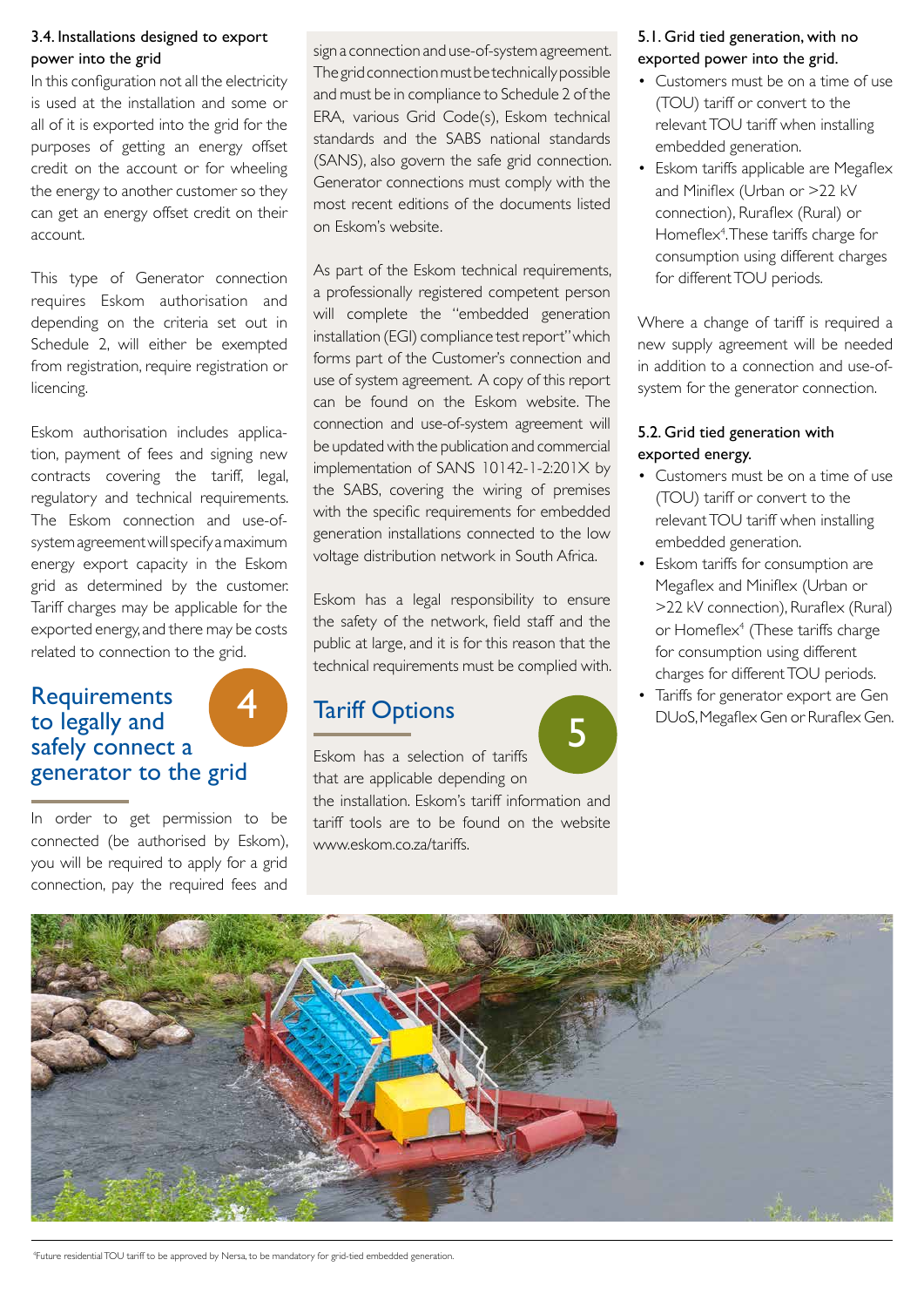Where a change of tariff is required a new supply agreement will be needed in addition to a connection and use-of-system agreement for the generator connection.

#### 5.3. Compensation for energy into the grid exported

A. If there is exported energy into the grid and this energy is not wheeled to another Eskom customer, then Eskom will compensate (credit) the customer for this energy at the Gen-offset tariff.

 An amendment to the electricity supply agreement is required to provide this offset credit.

B. If there is exported energy into the grid and this energy is wheeled to another Eskom customer or point of delivery (the off-taker).

 This arrangement is also called "wheeling". Eskom will credit the off-taker of the energy for non-Eskom energy at the Gen-wheeling tariff rates.

 An amendment to the electricity supply agreement is required to provide this wheeled credit.

Note that wheeling is not available for customer connected generators connected at low voltage.

All of the above are subject to either exemption from registration, or registration or licencing as the case may be, by NERSA.

All of the above are billed on a monthly basis.

Eskom, subject to the Eskom Energy Banking policy, may also allow banking (carry-over of energy produced but not consumed to the next month) by the user/buyer of the energy when there is an offset or wheeling transaction.

#### 5.4. For customers on a pre-paid supply.

Eskom's prepaid meters and metering system is not currently able to do time-of-use and export energy. Customers with prepayment meters will therefore have to convert to billed metering with the appropriate TOU tariff.

## Cost to be grid-tied

Before an installation can connect, an application must be made to Eskom (see Point 9 Application process). Standard application forms are available and they must be completed. Eskom will then issue a quote, providing the connection charges to be paid.

The connection charge will typically cover:

- A quotation fee.
- Metering changes.
- Any network upgrades that may be required.

The quote must be accepted, the charges paid and the relevant agreements must be signed, before Eskom will initiate any work to authorise the connection.

## Agreements to be signed

The following agreements may be required:

- A new electricity supply agreement if the existing agreement is old or if there is a tariff conversion or changes to the supply.
- Amendments to the electricity supply agreement to enable offset or wheeling or energy banking.
- A connection and use-of-system agreement setting out the conditions and obligations for the generator connection.

## Metering requirements

For all installations Eskom will install bi-directional 4-quadrant meters that measure the electricity used and exported energy separately in half hourly intervals.

Meters are not allowed to turn-backwards (reverse). Meters found to be reversing will constitute an illegal installation and will be dealt with as such. Meter replacement costs may be given with the quotation.

## Application process

Consult the Eskom website to determine if your installation type is supported by Eskom. If allowed, complete the Eskom application form provided on the website.

https://www.eskom.co.za/CustomerCare/NewSupply/Pages/GeneratorConnect.aspx

Register/license with NERSA after Eskom has provided a letter for the grid connection (http://www.nersa.org.za/).





8